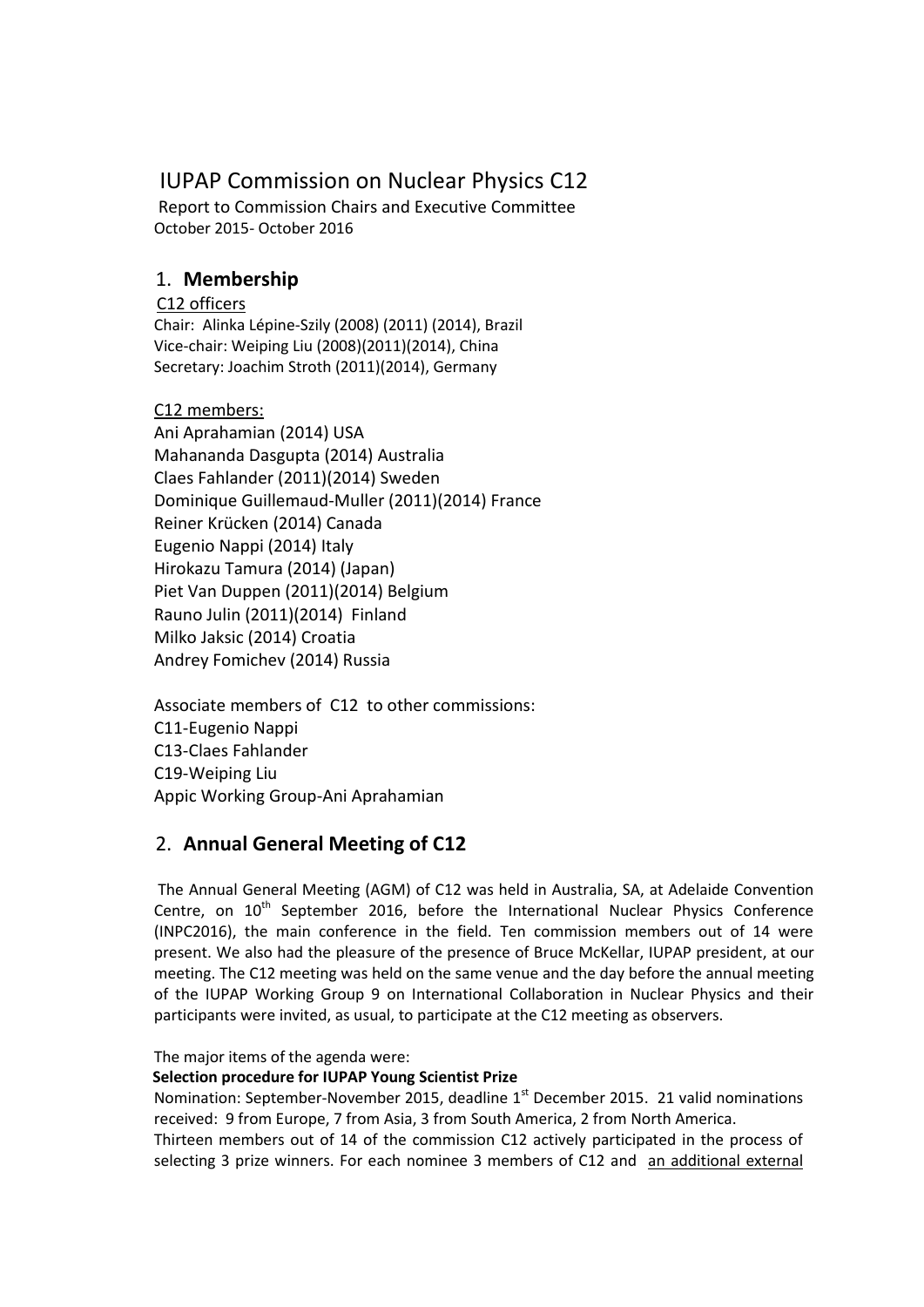referee, specialist in the nominee's field, but without any links to the nominee, were assigned for assessment of merits.

**Step 1**: Rating on the criteria

(1) Clearly identifiable individual contribution

(2) Impact on field of nuclear physics

(3) Publication record and quality (primary authorship, journal and normalized to the number of years since the PhD)

(4) Record of talks and visibility of the nominee at nuclear physics conferences

(5) Future prospects of the nominee

**Step 2**: Each member of C12 was asked to select their top three candidates from the short list of 12, giving 3 points to the first, 2 points to the second and 1 point to the third ranked candidate.

7 nominees selected for next step.

**Step 3:** It was decided by all members to reexamine all seven candidates by the same criteria. **Step 4:** the 3 nominees with highest score were chosen as winners. The gender and geographical balance were respected (1 female, 1 from China, 2 from Europe) but the field was not well balanced, all three are from Nuclear Structure, 2 theory and 1 experimental. Among 21 candidates, 15 were experimentalists and 5 theorists, 16 working in Nuclear Structure and Astrophysics, 4 in hadron physics and 1 in ultrarelativistic heavy ion collisions.

#### **Confirmation of Super-heavy Elements discoveries and comments on the announcement and naming procedure**

The IUPAP/IUPAC- Joint Working Party (JWP) was established in 2012 to consider claims for the discovery of new elements with atomic numbers 113, 115, 117 and 118. The JWP was constituted by 6 members, 3 indicated by IUPAP and 3 by IUPAC, but one member indicated by IUPAP renounced recently due to health problems. They are : [Paul J. Karol](mailto:pk03@andrew.cmu.edu) ( chemist, chair), Robert C. Barber (nuclear physicist), Bradley M. Sherrill (nuclear physicist), Emanuele Vardaci (nuclear physicist), Toshimitsu Yamazaki (nuclear physicist). Clearly, the JWP is mainly formed by nuclear physicists, since only they could evaluate and validate the discoveries. Brad Sherrill reported that the JWP worked well. The difficulties arise in its connection to IUPAP and IUPAC. The discoveries were made using characteristic nuclear physics methods: fusion reaction between a heavy target nucleus and a neutron rich projectile, accelerated in a heavy ion accelerator. The fusion product was identified by nuclear physics methods, detection of the alpha-decay chain, or/and identification of fission fragments e.g. The results of these experiments were published in physics journals as e.g. Physical Review Letters, Physical Review C etc. The JWP report which validated and gave priorities of the discovery of the 4 new elements was sent by the chair, only to the IUPAC direction. The JWP report now is posted on the IUPAC site as IUPAC Technical Report. IUPAC announced the 4 new elements in a hurry, on  $30<sup>th</sup>$  December 2015, before even IUPAP had received the JWP report, counteracting previous agreements about joint announcements. The same happened for the naming: IUPAC announced it alone, without the participation of IUPAP.

All this created strong frustration in the C12 and IUPAP direction. The presidents of IUPAP and IUPAC are negotiating to change the procedure, involving the C12 and the Inorganic Chemistry committee and make the whole process more transparent and with more recognition of the Physics. C12 made recommendations regarding the new procedures.

#### **Presentations and requests for IUPAP sponsorship of conferences**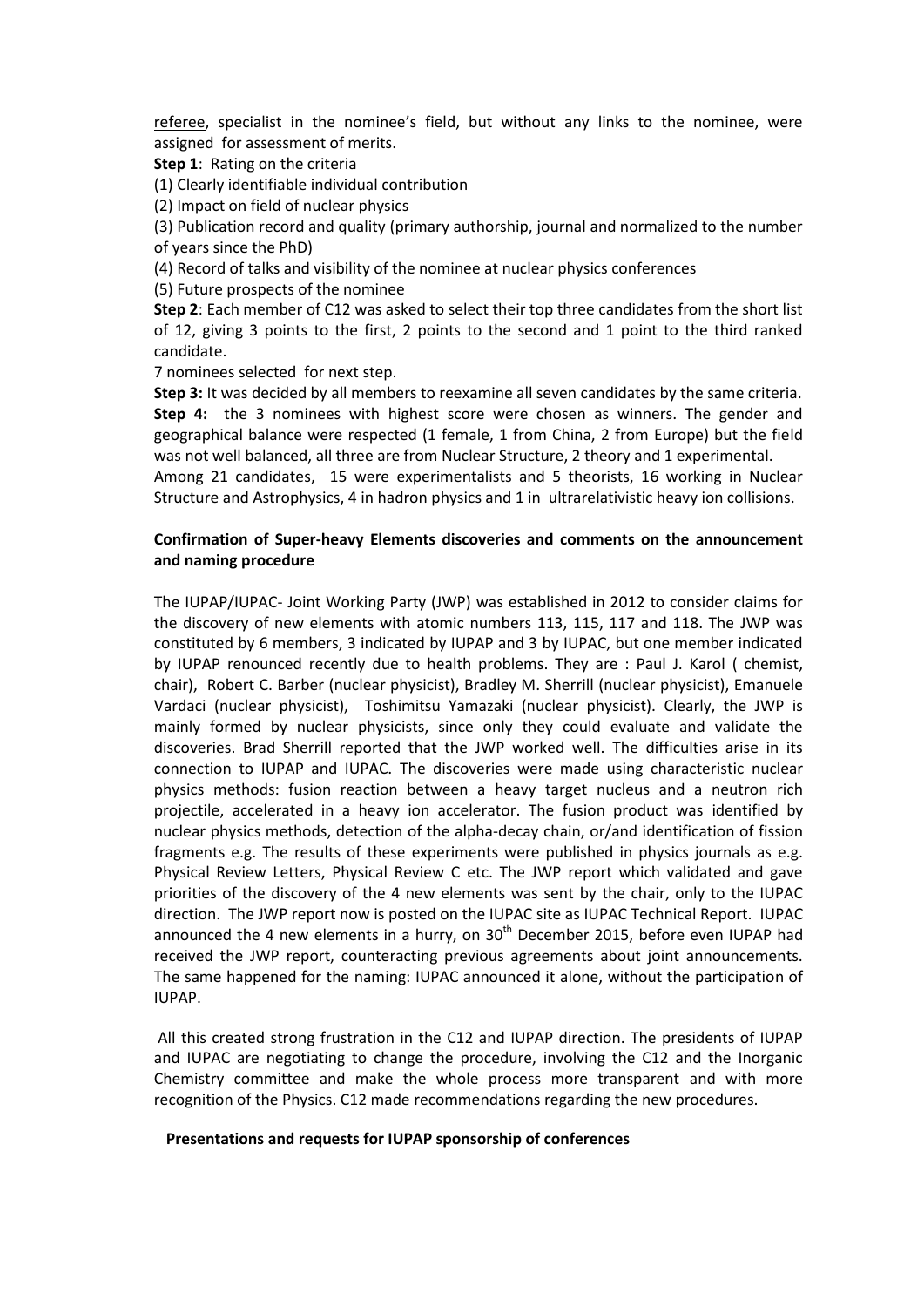At the annual meeting of C12, the following recommendations for the IUPAP conference sponsorship were suggested after oral presentations from each organizer.

Conferences in 2017

#### **Category A support:**

#### **The XXVIth International Conference on Ultrarelativistic Heavy-Ion Collisions (Quark Matter 2017) to be held in Chicago, USA, on February 5-11, 2017.**

This is the major international conference on ultrarelativistic heavy-ion collisions and will take place February 5-11, 2017 in Chicago, USA. This conference is happening on a 1.5 year cycle and rotating amongst the continents (2014 in Darmstadt, Germany, 2015 in Kobe, Japan). This will be the 26<sup>th</sup> edition of this major conference which attracted more than 850 participants in its last two instances. The aim of this conference is to bring together theoretical and experimental physicists from around the world to discuss new developments in high energy heavy-ion physics. The focus of the discussions is on fundamental understanding of strongly interacting matter at the extreme conditions formed in ultrarelativistic heavy-ion collisions, which relates to the state of the early universe.

Venue: Hyatt Regency Chicago

The IAC has 43 members, 11 of them women. LOC has 30 members, 4 women.

A student day will be organized the day before the official opening. Free accommodations and reduced registration fee for 240 students.

The conference fee is US\$ 650,00 (which includes lunch, conference proceedings, coffee breaks),

It has received IUPAP support as category A conference in the past.

#### **Category B Support:**

#### **The III International Conference on Advances in Radioactive Isotope Science (ARIS2017) to be held in Keystone, Colorado, U.S.A. May 28- June 2, 2017.**

ARIS is the flagship conference for rare isotope science that resulted from a merger a few years ago of the `International Conference on Exotic Nuclei and Atomic Masses (ENAM)' and the 'International Conference on Radioactive Nuclear Beams (RNB)'. Following the tradition of the ARIS meetings in 2011 (Leuven) and 2014 (Tokyo), ARIS 2017 will facilitate vibrant and extensive information exchange and collaboration among all the researchers in the field. The scientific program will highlight the most recent experimental and theoretical work in the field.

 LOC: 10 members, 3 female. IAC: 35 members, 9 female. 40 invited speakers, 80 contributed speakers, 2-3 parallel sessions on 2 days among 5

 Fee: US\$ 520,00 (early), US\$ 620,00 (late). Students US \$400,00. Fee includes coffee breaks, and

 conference proceedings. ARIS 2011 in Leuven, Belgium (319 participants) and ARIS 2014 in Tokyo, Japan (407 participants) both had IUPAP support in category B, as well as, the previous conferences (ENAM, RNB).

#### **XII Latin American Symposium on Nuclear Physics and Applications (LASNPA 2017) to be held in Havana, Cuba, October 23-27, 2017.**

This is a regional conference that brings together a large segment of the nuclear physics community from South America and has attracted participation from North America, Europe, and Asian communities as well. The invited speakers have a broad international distribution. It moves around South America with a 2 years cycle and for the first time it will be held in Havana (Cuba) with strong local support. It attracts ~300 participants from all over South America and is seen as a key promotional event for the rapidly developing countries on the continent. The program has a strong component of applications of nuclear techniques. It was